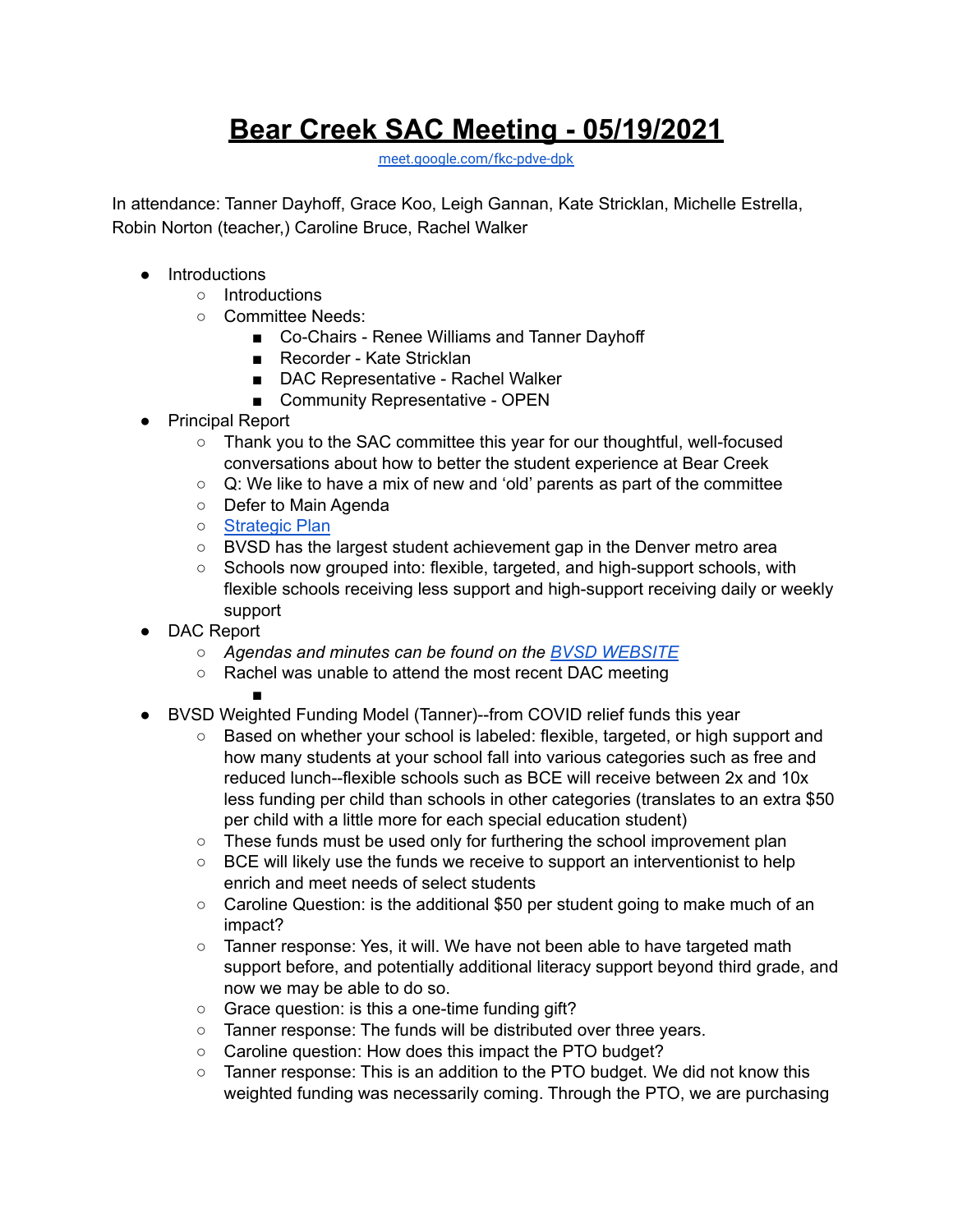significant paraeducator hours. The money that comes from this will likely allow me to hire a licensed teacher-interventionist.

- Continued SRA Allocation
	- Projected for 21-22 \$23,045
- Weighted Funding Model
- Staffing and utilities is taken care of at a district level; SRA funds are for copiers (ca. \$6000,) custodial supplies (ca. \$6000)
	- See Slides 16 and 17 from Board [Presentation](https://go.boarddocs.com/co/bvsd/Board.nsf/files/C2WVVU82A195/$file/2021-22%20Preliminary%20Budget%20Update%20-%2005-11-21.pdf)
	- What it means for Bear Creek
- Shared decision with building staff on use of funds; Tanner to provide regular reports to SAC and BVSD Leadership on the effectiveness of the use of funds
- Review Initial Results of Student Activities Survey
	- Question 1: Will you utilize free before school supervision on Wednesdays? 35 yes, 28 maybe, 19 no.
	- Question 2: LLL classes on Wednesday mornings at a cost? Pretty high level of interest in this option. Renee is one of the people who gets LLL classes to schools.
	- Question 3: Spotlights after school? Before school? Probably won't participate? 54 after school, 2 before school.
	- Intramurals were resoundingly voted for after school
	- Jump Rope Club: 60 voted for after school
	- The results were surprisingly one-sided!
	- Someone proposed the idea that there could be a parent-led activity up at NCAR--interesting idea, not totally sure it is feasible or if it should be a school-supported activity
- iReady Data
	- 2020-2021 iReady [Comparison](https://drive.google.com/file/d/1BTeJLLTFl_yxPdyKxtyHLbEtaIVW6rl3/view?usp=sharing)
	- Next year we will have a lot of data to compare
	- Some mid-year dips with steady growth in the final assessments
	- 4th grade is a little lower than previous fourth grade years--perhaps they are growing tired of iReady
	- Spring iReady 3yr [Comparison](https://drive.google.com/file/d/1BM1fSg_v5MHShnpuo-c_aRojBoaRwB9K/view?usp=sharing)
	- We are seeing significant gains in phonological awareness and phonics from 2018-19 to now --likely due to Fundations
	- Kate: sees a jump in fifth grade scores not related to Fundations, since they have not had exposure to it. Combination of reasons: ⅔ new teacher team two years ago and a particularly high-performing current fifth grade
	- Grace question: Does the district pay for Fundations entirely?
	- Tanner response: yes. The state of Colorado offers 7 programs that districts must choose from and adopt. Fundations was bought as a supplemental, since what BVSD originally bought didn't get approved by the state.
	- BVSD provides generally good teacher training; BCE will supplement when need be, but it's not currently considered necessary
- Planning for 2021-2022
	- Hoping for normal beginning of the year activities!
	- On the systems side of things, we are ahead of the game! My first year, a major office figure transitioned out, which led to some instability. Obviously last year